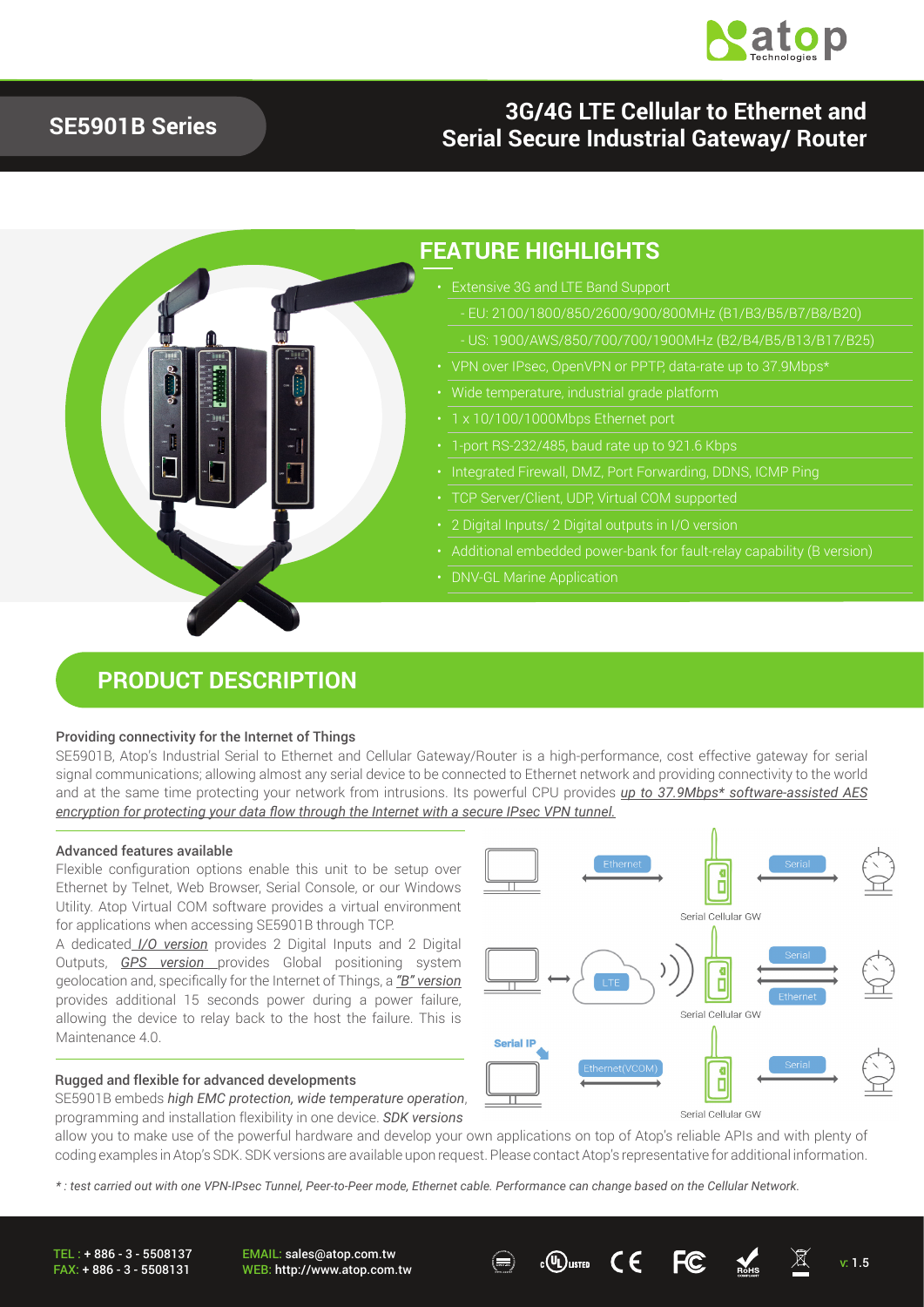

# **SPECIFICATIONS**

| <b>Wireless Interface</b> |                                                                                                                                                                                                                    |                                                                                         |                                                                                                                                    |                                                                                    |
|---------------------------|--------------------------------------------------------------------------------------------------------------------------------------------------------------------------------------------------------------------|-----------------------------------------------------------------------------------------|------------------------------------------------------------------------------------------------------------------------------------|------------------------------------------------------------------------------------|
| Standard                  | GSM/ GPRS/ EDGE/ UMTS/ HSPA+/ SCDMA/ LTE                                                                                                                                                                           |                                                                                         |                                                                                                                                    |                                                                                    |
| Wireless Module           | EU version: Quectel EC25-E<br>US version: Quectel EC20-A                                                                                                                                                           |                                                                                         |                                                                                                                                    |                                                                                    |
| Antennas/ SIM card        | 1 (3G) or 2 (4G) - Included. Internal SIM card slot (x1)                                                                                                                                                           |                                                                                         |                                                                                                                                    |                                                                                    |
| <b>Band Options</b>       | Version                                                                                                                                                                                                            | Band<br><b>Bands</b>                                                                    |                                                                                                                                    |                                                                                    |
|                           | EU                                                                                                                                                                                                                 | FDD LTE<br>TDD LTE<br><b>WCDMA</b><br>GSM                                               | 2100/1800/850/2600/900/800MHz<br>(B1/B3/B5/B7/B8/B20)<br>2600/2300/2500MHz (B38/B40/B41)<br>2100/850/900MHz (B1/B5/B8)<br>900/1800 |                                                                                    |
|                           | US                                                                                                                                                                                                                 | FDD LTE<br><b>UMTS</b><br>GSM                                                           | 1900/1700/850/700/700bMHz<br>(B2/B4/B5/B12/B17)<br>1900/1700/850MHz (B2/B4/B5)<br>850/1900MHz                                      |                                                                                    |
| Data Rate                 | Version                                                                                                                                                                                                            | Band                                                                                    | Downlink Speed                                                                                                                     | Uplink Speed                                                                       |
|                           | EU                                                                                                                                                                                                                 | LTE-FDD<br>LTE-TDD<br>DC-HSPA+<br><b>UMTS</b><br>TD-SCDMA<br><b>EDGE</b><br><b>GPRS</b> | 150 Mbps<br>130 Mbps<br>42 Mbps<br>384 Kbps<br>4.2 Mbps<br>236.8 Kbps<br>85.6 Kbps                                                 | 50 Mbps<br>35 Mbps<br>5.76 Mbps<br>384 Kbps<br>2.2 Mbps<br>236.8 Kbps<br>85.6 Kbps |
|                           | US                                                                                                                                                                                                                 | LTE-FDD<br>LTE-TDD<br>DC-HSPA+<br><b>UMTS</b><br>TD-SCDMA<br><b>EDGE</b><br><b>GPRS</b> | 100 Mbps<br>61 Mbps<br>42 Mbps<br>384 Kbps<br>4.2 Mbps<br>236.8 Kbps<br>85.6 Kbps                                                  | 50 Mbps<br>18 Mbps<br>5.76 Mbps<br>384 Kbps<br>2.2 Mbps<br>236.8 Kbps<br>85.6 Kbps |
| <b>Network Interface</b>  |                                                                                                                                                                                                                    |                                                                                         |                                                                                                                                    |                                                                                    |
| Standards                 | IEEE 802.3 for 10BaseT<br>IEEE 802.3u for 100BaseT(X)<br>IEEE 802.3ab for 1000BaseT(X)                                                                                                                             |                                                                                         |                                                                                                                                    |                                                                                    |
| <b>Ethernet Ports</b>     | 1x 10/100/1000BASE-TX RJ-45                                                                                                                                                                                        |                                                                                         |                                                                                                                                    |                                                                                    |
| <b>Serial Interface</b>   |                                                                                                                                                                                                                    |                                                                                         |                                                                                                                                    |                                                                                    |
| Connector                 | D-Sub9 RS-232/485 software selectable (DB model)<br>14-Pin 5.08mm Terminal Block (integrated with DI/DOs)                                                                                                          |                                                                                         |                                                                                                                                    |                                                                                    |
| Ports                     | 1 port RS-232/485 (2-wire) software selectable<br>1 port RS-232 (IO model only)                                                                                                                                    |                                                                                         |                                                                                                                                    |                                                                                    |
| Configuration             | <b>Baud Rate</b><br>$1,200 \sim 921,600$ bps software selectable<br>7, 8 software selectable<br>Data Bits<br>1, 2 software selectable<br><b>Stop Bits</b><br>Flow Control<br>None, Xon/Xoff, RTS/CTS (RS-232 only) |                                                                                         |                                                                                                                                    |                                                                                    |

 $\textcircled{\tiny{\textcircled{\tiny{H}}}}$   $\textcircled{\tiny{\textcircled{\tiny{H}}}}$   $\textcircled{\tiny{\textcircled{\tiny{H}}}}$   $\textcircled{\tiny{\textcircled{\tiny{H}}}}$   $\textcircled{\tiny{\textcircled{\tiny{H}}}}$   $\textcircled{\tiny{\textcircled{\tiny{H}}}}$   $\textcircled{\tiny{\textcircled{\tiny{H}}}}$   $\textcircled{\tiny{\textcircled{\tiny{H}}}}$   $\textcircled{\tiny{\textcircled{\tiny{H}}}}$   $\textcircled{\tiny{\textcircled{\tiny{H}}}}$   $\textcircled{\tiny{\textcircled{\tiny{H}}}}$   $\textcircled{\tiny{\textcircled{\$ 

TEL : + 886 - 3 - 5508137 FAX: + 886 - 3 - 5508131

EMAIL: sales@atop.com.tw<br>WEB: http://www.atop.com.tw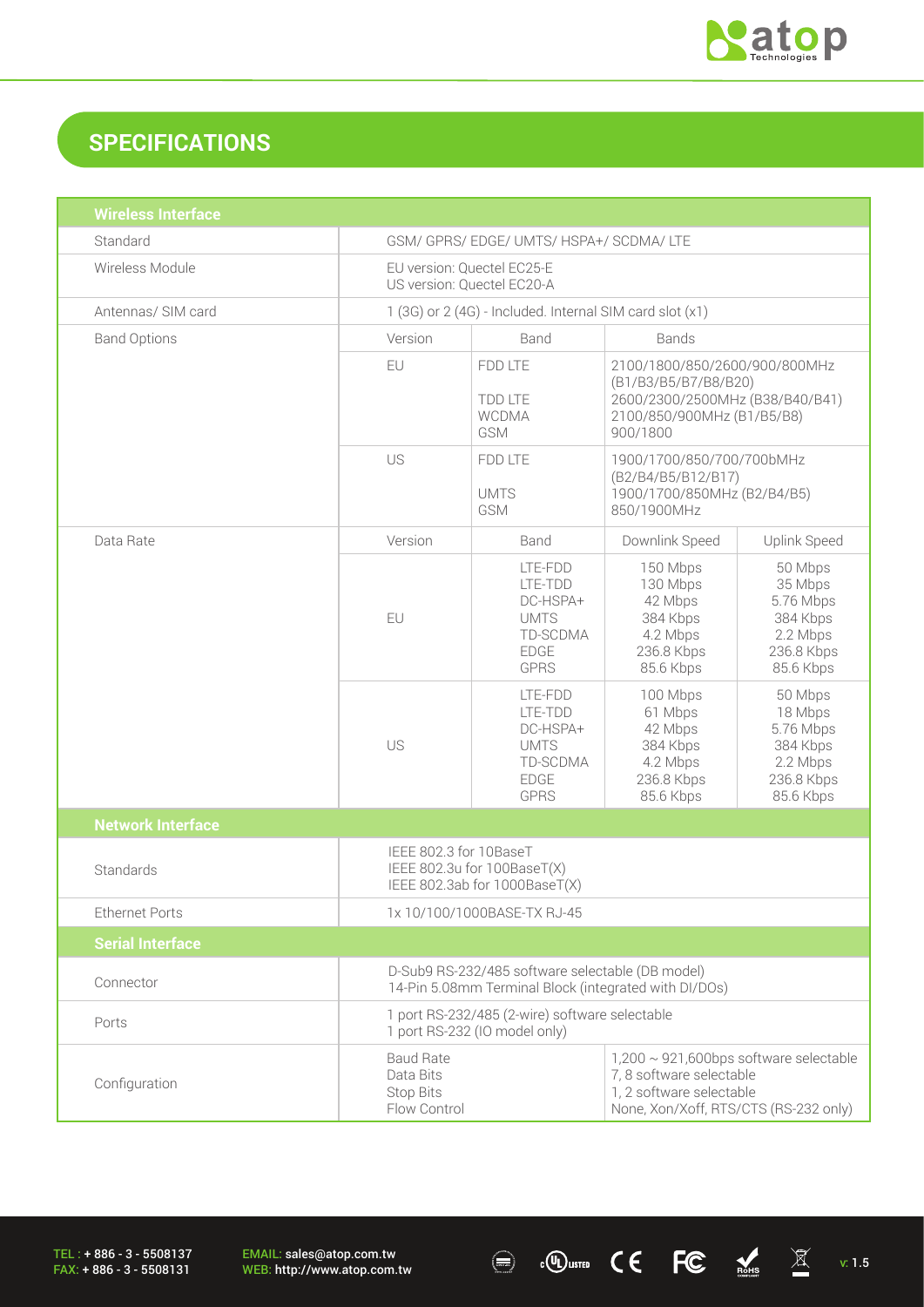

| <b>Universal Serial Bus</b>                                                      |                                                                                                                                  |
|----------------------------------------------------------------------------------|----------------------------------------------------------------------------------------------------------------------------------|
| USB ports                                                                        | 2 x USB A Type (USB 2.0) - 1-port High-Speed OTG + 1-port power only                                                             |
| <b>Digital Inputs/Outputs (IO Models)</b>                                        |                                                                                                                                  |
| Digital Inputs (DIs)<br>Digital Outputs (DOs)                                    | 2 channels photo coupled isolated digital input<br>2 channels digital output. N.O.(2A@24VDC)                                     |
| <b>GNSS (GPS Models)</b>                                                         |                                                                                                                                  |
| Supported GNSS                                                                   | GPS, Glonass, Beidou                                                                                                             |
| Connector                                                                        | 1x SMA                                                                                                                           |
| <b>Software</b>                                                                  |                                                                                                                                  |
| Serial Server-related                                                            | VirtualCOM (Serial/IP), Virtual Server (port Forwarding)                                                                         |
| Security                                                                         | IPsec, PPTP or OpenVPN VPN tunneling. Max VPN throughput 37.9Mbps *;<br>SMTP/TLS, Firewall, DMZ                                  |
| Network                                                                          | ARP, IPv4, DHCP Client, ICMP, TCP, UDP, HTTP, RFC2217, TELNET, NTP Client,<br>NAT, Port Forwarding, ICMP Ping, DDNS              |
| Management                                                                       | Web, ATOP Device Management Utility, SNMPv1/v2c/v3, SMS                                                                          |
| Configuration                                                                    | Embedded Web-Server (Web UI), TELNET, Atop Device Management Utility                                                             |
| <b>Link Mode</b>                                                                 |                                                                                                                                  |
| <b>TCP Server</b><br><b>TCP Client</b><br><b>UDP</b>                             | 4 connections, Virtual COM, or Reverse Telnet<br>Dual destination or Virtual COM<br>Up to 4 ranges of IPs                        |
| <b>Power</b>                                                                     |                                                                                                                                  |
| Input Voltage                                                                    | $9~48$ VDC                                                                                                                       |
| Connector                                                                        | 3-Pin 5.08mm Lockable Terminal Block                                                                                             |
| Power Consumption                                                                | 0.6A @ 12VDC (7.2 W Max)                                                                                                         |
| Power Redundancy                                                                 | USB DC 5V Power Input                                                                                                            |
| <b>Reverse Polarity Protection</b>                                               | Yes                                                                                                                              |
| <b>Environmental limits</b>                                                      |                                                                                                                                  |
| <b>Operating Temperature</b><br>Storage Temperature<br>Ambient Relative Humidity | $-40^{\circ}$ C $\sim$ 70°C (-40°F $\sim$ 158°F)<br>$-40^{\circ}$ C $\sim$ 85°C (-40°F $\sim$ 185°F)<br>5%~95%, (Non-condensing) |
| <b>Mechanicals</b>                                                               |                                                                                                                                  |
| Housing                                                                          | IP30 protection, SPCC metal housing                                                                                              |
| Dimensions ( $W \times H \times D$ )<br>Weight                                   | 32mm x 122mm x 92mm<br>400g                                                                                                      |
| Installation                                                                     | DIN-Rail or Wall-Mount (optional kit)                                                                                            |
| Reset Button                                                                     | Yes                                                                                                                              |

*\* : test carried out with one VPN-IPsec Tunnel, Peer-to-Peer mode, Ethernet cable. Performance can change based on the Cellular Network.* 

 $\textcircled{\tiny{\textcircled{\tiny{H}}}}$   $\textcircled{\tiny{\textcircled{\tiny{H}}}}$   $\textcircled{\tiny{\textcircled{\tiny{H}}}}$   $\textcircled{\tiny{\textcircled{\tiny{H}}}}$   $\textcircled{\tiny{\textcircled{\tiny{H}}}}$   $\textcircled{\tiny{\textcircled{\tiny{H}}}}$   $\textcircled{\tiny{\textcircled{\tiny{H}}}}$   $\textcircled{\tiny{\textcircled{\tiny{H}}}}$   $\textcircled{\tiny{\textcircled{\tiny{H}}}}$   $\textcircled{\tiny{\textcircled{\tiny{H}}}}$   $\textcircled{\tiny{\textcircled{\tiny{H}}}}$   $\textcircled{\tiny{\textcircled{\$ 

TEL : + 886 - 3 - 5508137 FAX: + 886 - 3 - 5508131

EMAIL: sales@atop.com.tw<br>WEB: http://www.atop.com.tw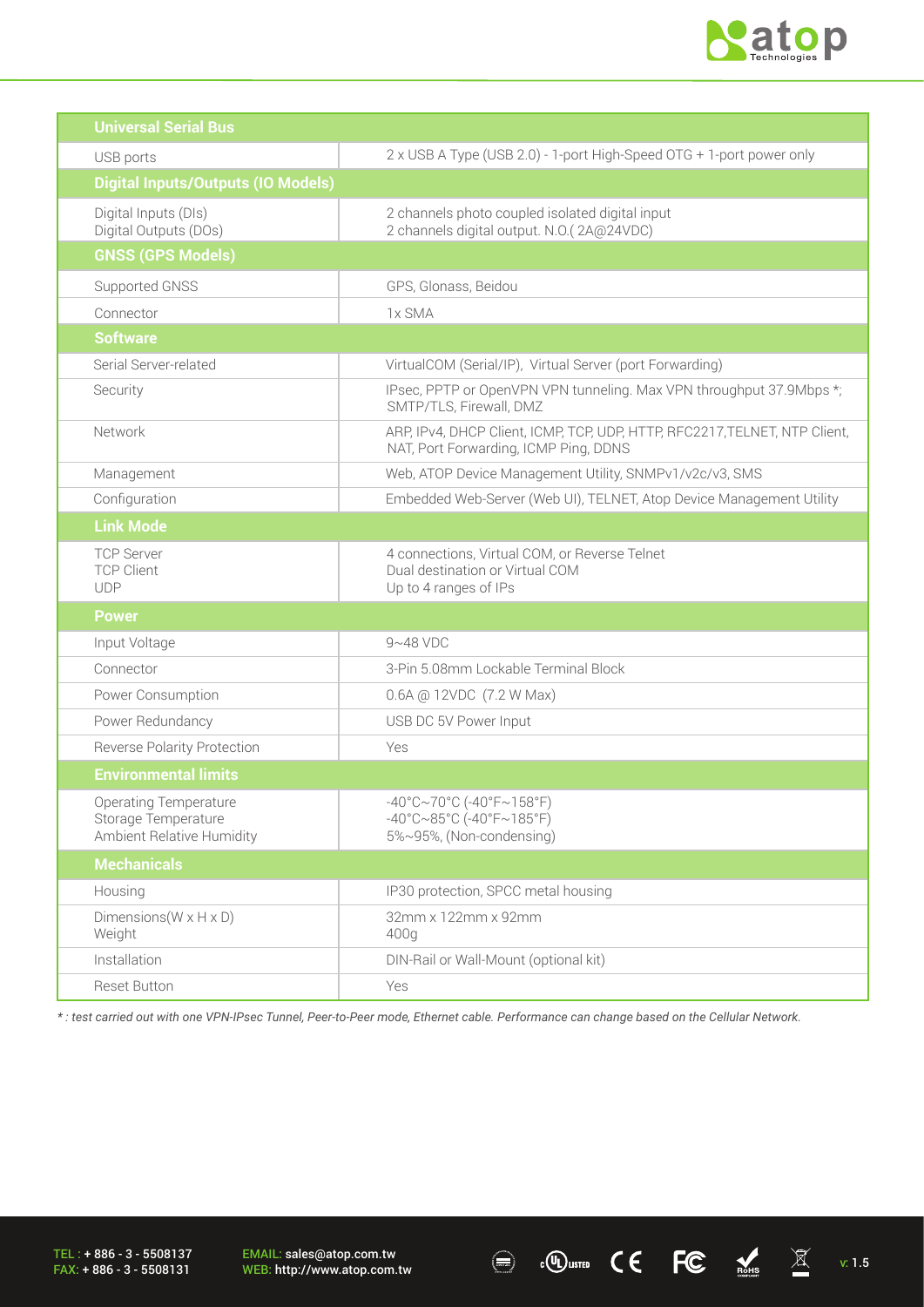

## **DIMENSIONS & LAYOUT**



# **REGULATORY APPROVALS**

| <b>Regulatory Approvals</b> |                                                                                                                                                                                                                                       |                                                      |                                                                                         |              |
|-----------------------------|---------------------------------------------------------------------------------------------------------------------------------------------------------------------------------------------------------------------------------------|------------------------------------------------------|-----------------------------------------------------------------------------------------|--------------|
| Safety                      | EN 60950-1:2006, UL60950-1, IEC60950-1                                                                                                                                                                                                |                                                      |                                                                                         |              |
| EMC/Radio                   | FCC 47 CFR PART 22H, FCC 47 CFR PART 24H, FCC PART 27L, FCC Part 15B,<br>EN301489-1, EN301489-7, EN301489-19, EN301489-24, EN301489-52, EN301511,<br>EN301908-1, EN301908-2, EN303413<br>EN55032,EN55024,<br>EN61000-6-2, EN61000-6-4 |                                                      |                                                                                         |              |
| DNVGL Maritime              | DNV-GL                                                                                                                                                                                                                                |                                                      |                                                                                         |              |
| <b>Test</b>                 |                                                                                                                                                                                                                                       | <b>Item</b>                                          | <b>Value</b>                                                                            | <b>Level</b> |
| IEC 61000-4-2               | <b>ESD</b>                                                                                                                                                                                                                            | Contact Discharge<br>Air Discharge                   | ±6KV<br>$+8$ KV                                                                         | 3<br>3       |
| IEC 61000-4-3               | <b>RS</b>                                                                                                                                                                                                                             | Enclosure Port                                       | 10(V/m), 80-1000MHz                                                                     | 3            |
| IEC 61000-4-4               | <b>EFT</b>                                                                                                                                                                                                                            | <b>AC Power Port</b><br>DC Power Port<br>Signal Port | $±2.0$ KV<br>$±2.0$ KV<br>±1.0KV                                                        | 3<br>3<br>3  |
| IEC 61000-4-5               | Surge                                                                                                                                                                                                                                 | DC Power Port<br>DC Power Port<br>Signal Port        | Line-to Line±1.0KV<br>Line-to Earth±2.0KV<br>Line-to Earth±2.0KV                        | 3<br>3<br>3  |
| IEC 61000-4-6               | <b>CS</b>                                                                                                                                                                                                                             | 0.15-80MHz                                           | 10V rms                                                                                 | 3            |
| IEC 61000-4-8               | PFMF                                                                                                                                                                                                                                  | (Enclosure)                                          | AC 50Hz 10A/m                                                                           | 3            |
| IEC 61000-4-11              | DIP                                                                                                                                                                                                                                   | <b>AC Power Port</b>                                 | >95%, Reduction, 0.5 period<br>30%, Reduction, 25 period<br>>95%, Reduction, 250 period |              |
| Shock                       | MIL-STD-810G Method 516.7                                                                                                                                                                                                             |                                                      |                                                                                         |              |
| Drop                        | MIL-STD-810G Method 516.7                                                                                                                                                                                                             |                                                      |                                                                                         |              |
| Vibration                   | MIL-STD-810G Method 514.7                                                                                                                                                                                                             |                                                      |                                                                                         |              |
| <b>RoHS</b>                 | Yes                                                                                                                                                                                                                                   |                                                      |                                                                                         |              |
| <b>MTBF</b>                 | 20.88 years according to MIL-HDBK-217F (Model average)                                                                                                                                                                                |                                                      |                                                                                         |              |
| Warranty                    | 5 years                                                                                                                                                                                                                               |                                                      |                                                                                         |              |

TEL : + 886 - 3 - 5508137 FAX: + 886 - 3 - 5508131

EMAIL: sales@atop.com.tw EMAIL: sales@atop.com.tw  $\bigcirc$   $\bigcirc$   $\bigcirc$   $\bigcirc$   $\bigcirc$   $\bigcirc$   $\bigcirc$   $\bigcirc$   $\bigcirc$   $\bigcirc$   $\bigcirc$   $\bigcirc$   $\bigcirc$   $\bigcirc$   $\bigcirc$   $\bigcirc$   $\bigcirc$   $\bigcirc$  1.5